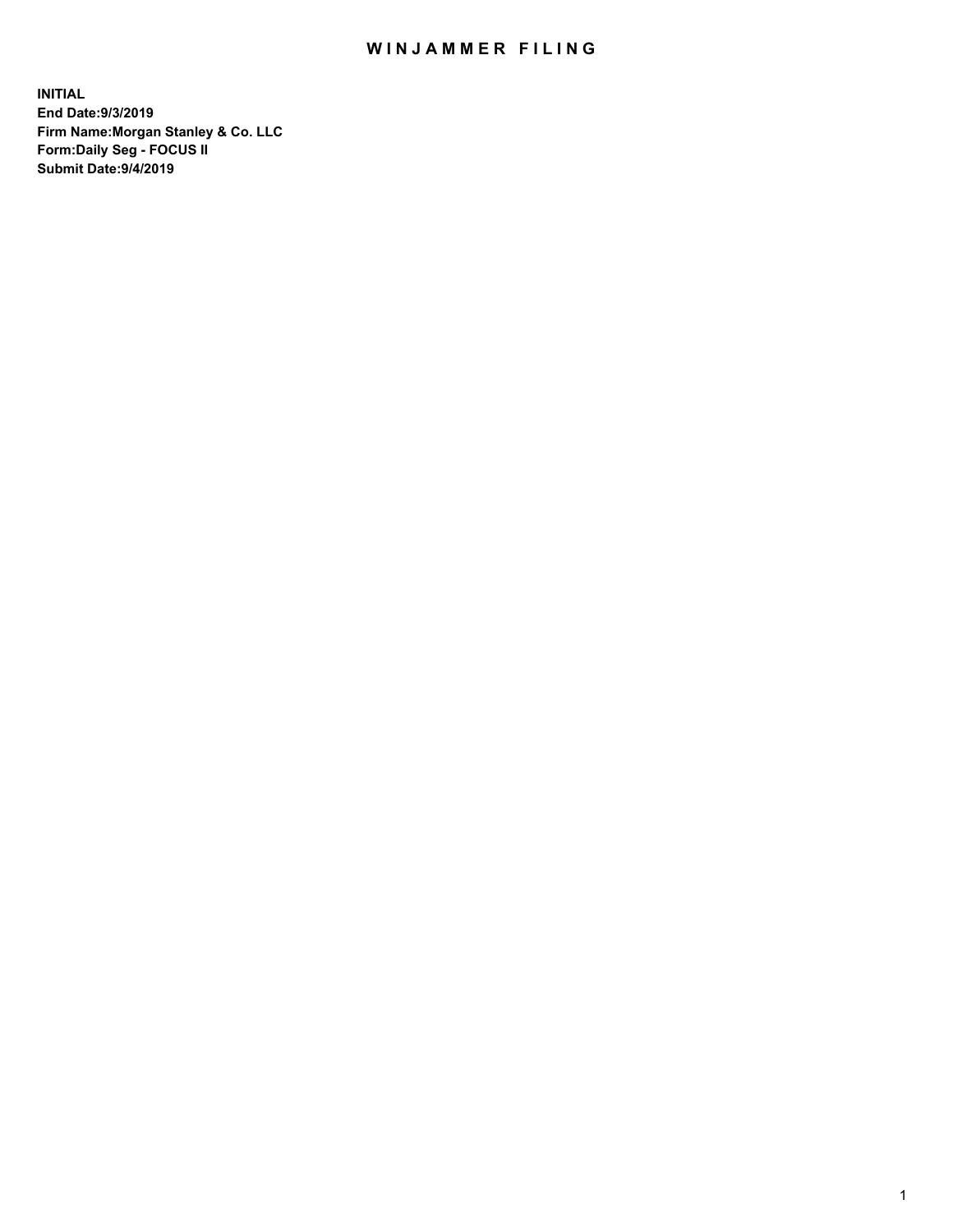**INITIAL End Date:9/3/2019 Firm Name:Morgan Stanley & Co. LLC Form:Daily Seg - FOCUS II Submit Date:9/4/2019 Daily Segregation - Cover Page**

| Name of Company                                                                                                                                                                                                                                                                                                                | Morgan Stanley & Co. LLC                               |
|--------------------------------------------------------------------------------------------------------------------------------------------------------------------------------------------------------------------------------------------------------------------------------------------------------------------------------|--------------------------------------------------------|
| <b>Contact Name</b>                                                                                                                                                                                                                                                                                                            | <b>Ikram Shah</b>                                      |
| <b>Contact Phone Number</b>                                                                                                                                                                                                                                                                                                    | 212-276-0963                                           |
| <b>Contact Email Address</b>                                                                                                                                                                                                                                                                                                   | Ikram.shah@morganstanley.com                           |
| FCM's Customer Segregated Funds Residual Interest Target (choose one):<br>a. Minimum dollar amount: ; or<br>b. Minimum percentage of customer segregated funds required:% ; or<br>c. Dollar amount range between: and; or<br>d. Percentage range of customer segregated funds required between:% and%.                         | 235,000,000<br><u>0</u><br>0 <sub>0</sub><br>00        |
| FCM's Customer Secured Amount Funds Residual Interest Target (choose one):<br>a. Minimum dollar amount: ; or<br>b. Minimum percentage of customer secured funds required:% ; or<br>c. Dollar amount range between: and; or<br>d. Percentage range of customer secured funds required between:% and%.                           | 140,000,000<br><u>0</u><br><u>00</u><br>0 <sub>0</sub> |
| FCM's Cleared Swaps Customer Collateral Residual Interest Target (choose one):<br>a. Minimum dollar amount: ; or<br>b. Minimum percentage of cleared swaps customer collateral required:% ; or<br>c. Dollar amount range between: and; or<br>d. Percentage range of cleared swaps customer collateral required between:% and%. | 92,000,000<br><u>0</u><br>0 Q<br>0 <sub>0</sub>        |

Attach supporting documents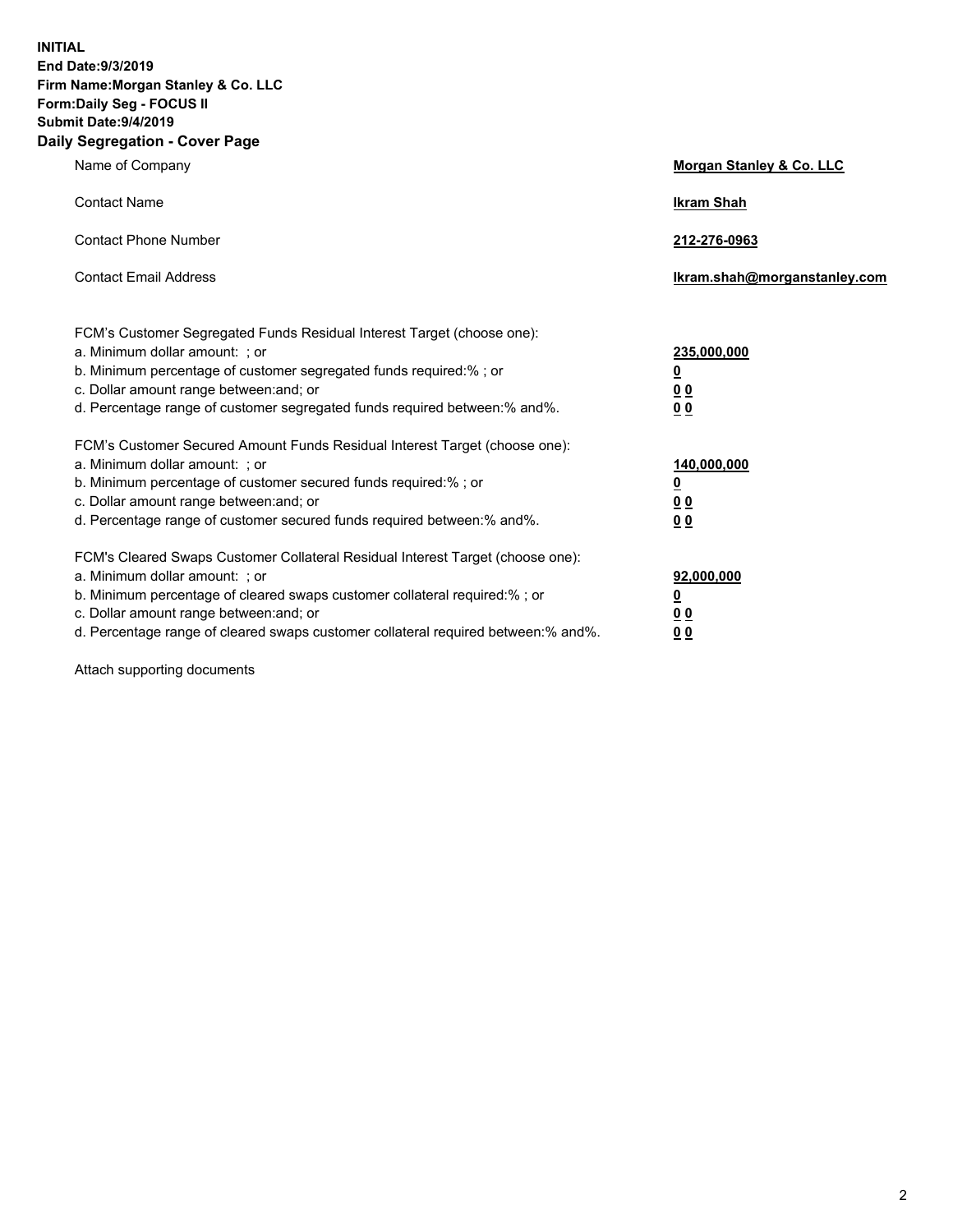|    | <b>INITIAL</b><br>End Date: 9/3/2019<br>Firm Name: Morgan Stanley & Co. LLC<br>Form: Daily Seg - FOCUS II<br>Submit Date: 9/4/2019<br><b>Daily Segregation - Secured Amounts</b> |                                              |
|----|----------------------------------------------------------------------------------------------------------------------------------------------------------------------------------|----------------------------------------------|
|    | Foreign Futures and Foreign Options Secured Amounts                                                                                                                              |                                              |
|    | Amount required to be set aside pursuant to law, rule or regulation of a foreign                                                                                                 | $0$ [7305]                                   |
|    | government or a rule of a self-regulatory organization authorized thereunder                                                                                                     |                                              |
| 1. | Net ledger balance - Foreign Futures and Foreign Option Trading - All Customers<br>A. Cash                                                                                       |                                              |
|    | B. Securities (at market)                                                                                                                                                        | 2,808,947,932 [7315]<br>2,305,056,369 [7317] |
| 2. | Net unrealized profit (loss) in open futures contracts traded on a foreign board of trade                                                                                        | 83,450,376 [7325]                            |
| 3. | Exchange traded options                                                                                                                                                          |                                              |
|    | a. Market value of open option contracts purchased on a foreign board of trade                                                                                                   | 34,011,836 [7335]                            |
|    | b. Market value of open contracts granted (sold) on a foreign board of trade                                                                                                     | $-37,905,310$ [7337]                         |
| 4. | Net equity (deficit) (add lines 1.2. and 3.)                                                                                                                                     | 5,193,561,203 [7345]                         |
| 5. | Account liquidating to a deficit and account with a debit balances - gross amount                                                                                                | 115,791,558 [7351]                           |
|    | Less: amount offset by customer owned securities                                                                                                                                 | -114,184,927 [7352] 1,606,631                |
|    |                                                                                                                                                                                  | [7354]                                       |
| 6. | Amount required to be set aside as the secured amount - Net Liquidating Equity                                                                                                   | 5,195,167,834 [7355]                         |
| 7. | Method (add lines 4 and 5)                                                                                                                                                       |                                              |
|    | Greater of amount required to be set aside pursuant to foreign jurisdiction (above) or line<br>6.                                                                                | 5,195,167,834 [7360]                         |
|    | FUNDS DEPOSITED IN SEPARATE REGULATION 30.7 ACCOUNTS                                                                                                                             |                                              |
| 1. | Cash in banks                                                                                                                                                                    |                                              |
|    | A. Banks located in the United States                                                                                                                                            | 253,274,045 [7500]                           |
|    | B. Other banks qualified under Regulation 30.7                                                                                                                                   | 775,806,711 [7520] 1,029,080,756             |
|    |                                                                                                                                                                                  | [7530]                                       |
| 2. | Securities                                                                                                                                                                       |                                              |
|    | A. In safekeeping with banks located in the United States                                                                                                                        | 356,644,159 [7540]                           |
|    | B. In safekeeping with other banks qualified under Regulation 30.7                                                                                                               | 0 [7560] 356,644,159 [7570]                  |
| 3. | Equities with registered futures commission merchants<br>A. Cash                                                                                                                 |                                              |
|    | <b>B.</b> Securities                                                                                                                                                             | 7,216,155 [7580]<br>$0$ [7590]               |
|    | C. Unrealized gain (loss) on open futures contracts                                                                                                                              | 3,655,424 [7600]                             |
|    | D. Value of long option contracts                                                                                                                                                | <u>0</u> [7610]                              |
|    | E. Value of short option contracts                                                                                                                                               | <u>0</u> [7615] <u>10,871,579</u> [7620]     |
| 4. | Amounts held by clearing organizations of foreign boards of trade                                                                                                                |                                              |
|    | A. Cash                                                                                                                                                                          | $0$ [7640]                                   |
|    | <b>B.</b> Securities                                                                                                                                                             | $0$ [7650]                                   |
|    | C. Amount due to (from) clearing organization - daily variation                                                                                                                  | $0$ [7660]                                   |
|    | D. Value of long option contracts                                                                                                                                                | $0$ [7670]                                   |
| 5. | E. Value of short option contracts<br>Amounts held by members of foreign boards of trade                                                                                         | 0 [7675] 0 [7680]                            |
|    | A. Cash                                                                                                                                                                          | 1,968,071,608 [7700]                         |
|    | <b>B.</b> Securities                                                                                                                                                             | 1,948,412,210 [7710]                         |
|    | C. Unrealized gain (loss) on open futures contracts                                                                                                                              | 79,794,953 [7720]                            |
|    | D. Value of long option contracts                                                                                                                                                | 34,011,836 [7730]                            |
|    | E. Value of short option contracts                                                                                                                                               | -37,905,310 [7735] 3,992,385,297             |
|    |                                                                                                                                                                                  | [7740]                                       |
| 6. | Amounts with other depositories designated by a foreign board of trade                                                                                                           | $0$ [7760]                                   |
| 7. | Segregated funds on hand                                                                                                                                                         | $0$ [7765]                                   |
| 8. | Total funds in separate section 30.7 accounts                                                                                                                                    | 5,388,981,791 [7770]                         |
| 9. | Excess (deficiency) Set Aside for Secured Amount (subtract line 7 Secured Statement<br>Page 1 from Line 8)                                                                       | 193,813,957 [7380]                           |

- 10. Management Target Amount for Excess funds in separate section 30.7 accounts **140,000,000** [7780]
- 11. Excess (deficiency) funds in separate 30.7 accounts over (under) Management Target **53,813,957** [7785]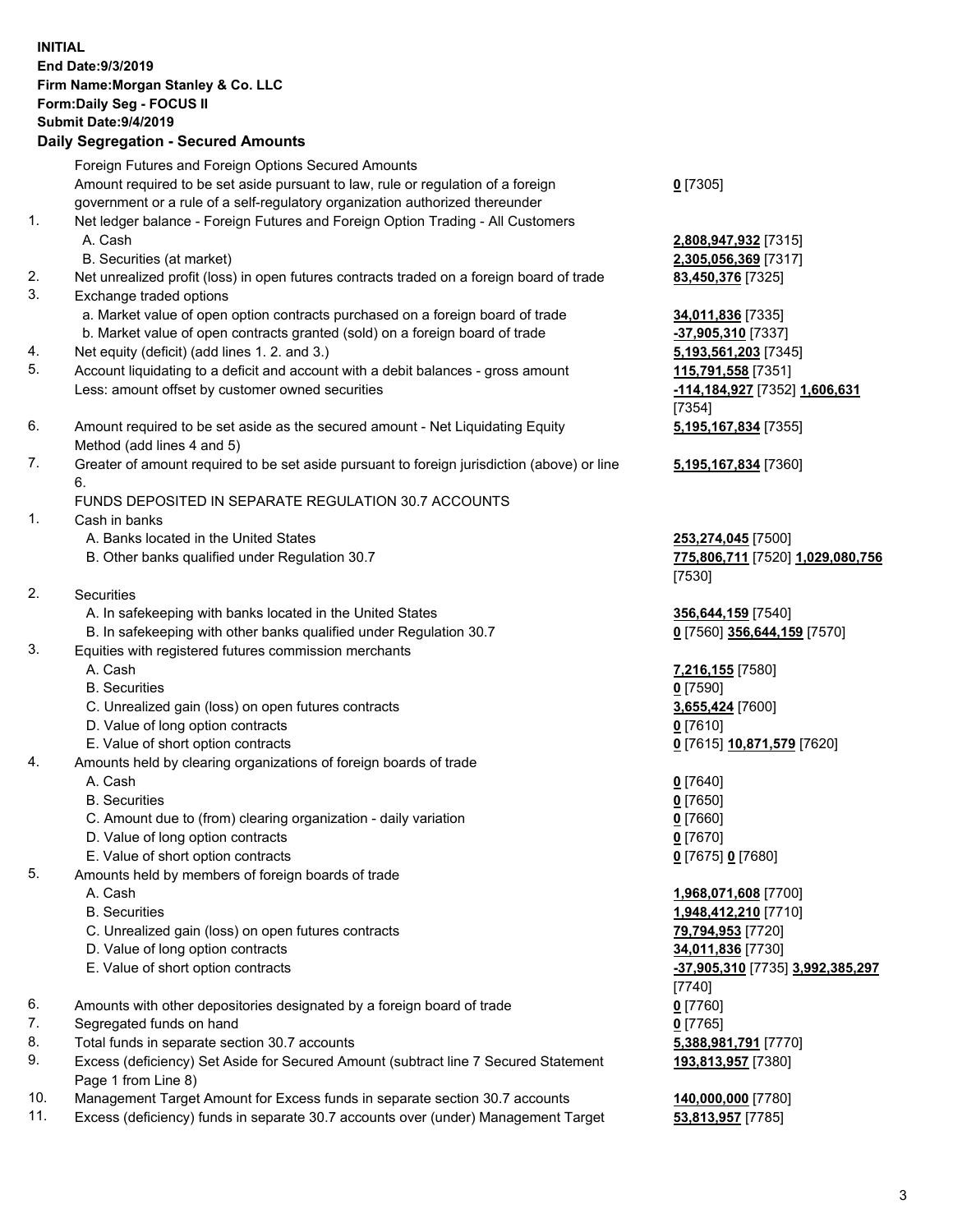**INITIAL End Date:9/3/2019 Firm Name:Morgan Stanley & Co. LLC Form:Daily Seg - FOCUS II Submit Date:9/4/2019 Daily Segregation - Segregation Statement** SEGREGATION REQUIREMENTS(Section 4d(2) of the CEAct) 1. Net ledger balance A. Cash **10,590,619,307** [7010] B. Securities (at market) **6,323,531,345** [7020] 2. Net unrealized profit (loss) in open futures contracts traded on a contract market **768,594,026** [7030] 3. Exchange traded options A. Add market value of open option contracts purchased on a contract market **1,028,938,567** [7032] B. Deduct market value of open option contracts granted (sold) on a contract market **-811,019,555** [7033] 4. Net equity (deficit) (add lines 1, 2 and 3) **17,900,663,690** [7040] 5. Accounts liquidating to a deficit and accounts with debit balances - gross amount **251,733,055** [7045] Less: amount offset by customer securities **-249,356,772** [7047] **2,376,283** [7050] 6. Amount required to be segregated (add lines 4 and 5) **17,903,039,973** [7060] FUNDS IN SEGREGATED ACCOUNTS 7. Deposited in segregated funds bank accounts A. Cash **4,502,048,925** [7070] B. Securities representing investments of customers' funds (at market) **0** [7080] C. Securities held for particular customers or option customers in lieu of cash (at market) **764,249,618** [7090] 8. Margins on deposit with derivatives clearing organizations of contract markets A. Cash **7,256,308,596** [7100] B. Securities representing investments of customers' funds (at market) **0** [7110] C. Securities held for particular customers or option customers in lieu of cash (at market) **5,559,281,727** [7120] 9. Net settlement from (to) derivatives clearing organizations of contract markets **-107,686,339** [7130] 10. Exchange traded options A. Value of open long option contracts **1,028,938,567** [7132] B. Value of open short option contracts **-811,019,555** [7133] 11. Net equities with other FCMs A. Net liquidating equity **13,205,678** [7140] B. Securities representing investments of customers' funds (at market) **0** [7160] C. Securities held for particular customers or option customers in lieu of cash (at market) **0** [7170] 12. Segregated funds on hand **0** [7150] 13. Total amount in segregation (add lines 7 through 12) **18,205,327,217** [7180] 14. Excess (deficiency) funds in segregation (subtract line 6 from line 13) **302,287,244** [7190] 15. Management Target Amount for Excess funds in segregation **235,000,000** [7194]

16. Excess (deficiency) funds in segregation over (under) Management Target Amount Excess

**67,287,244** [7198]